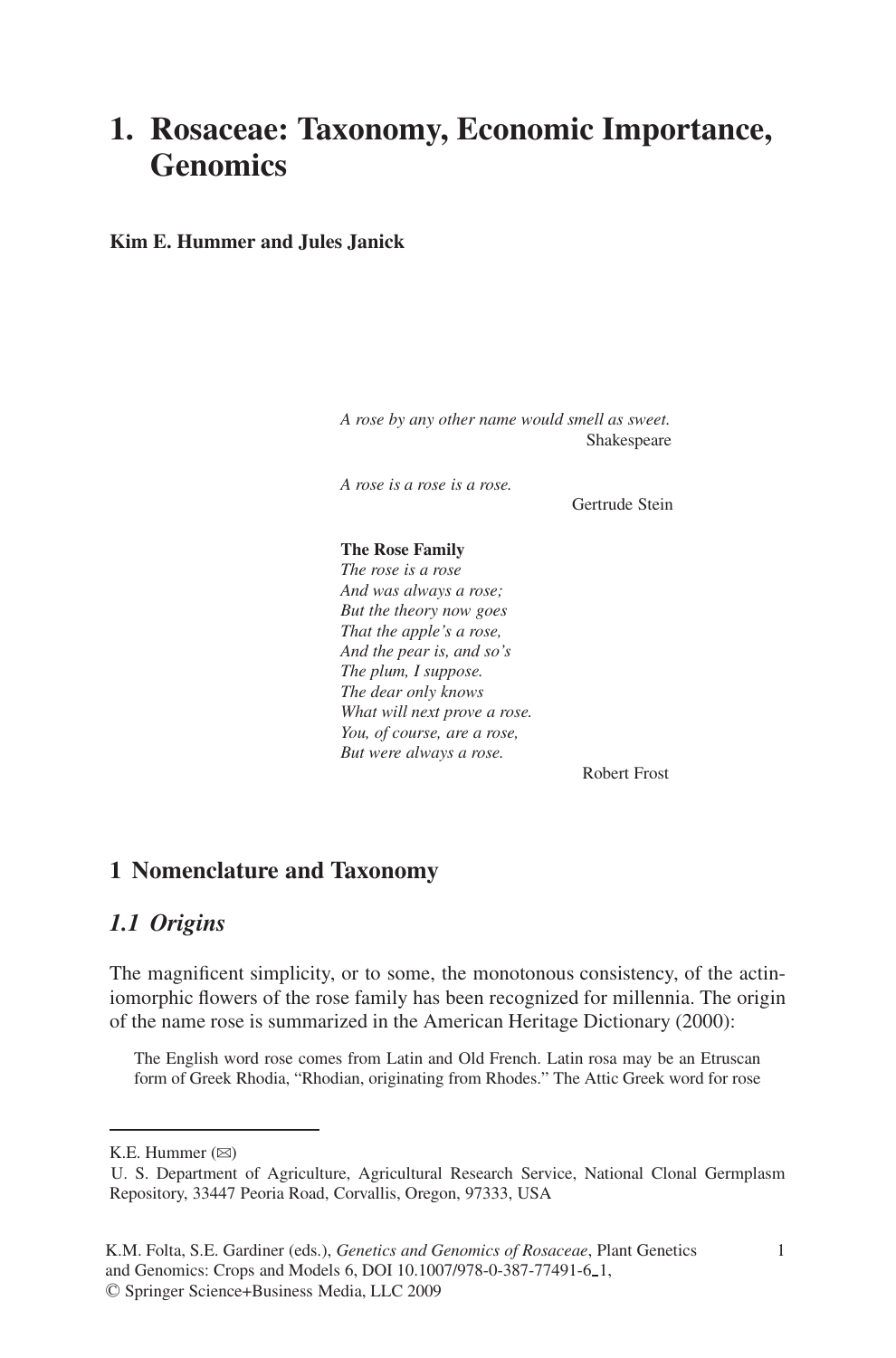is rhodon, and in Sappho's Aeolic dialect of Greek it is wrodon. In Avestan, the language of the Persian prophet Zoroaster, "rose" is varda and in Armenian vard, words both related to the Aeolic form. The Modern Persian word for "rose" is gul.

Soon after Linnaeus published his *Systema Naturae* (1735), botanists worked to improve systematic classification. Michel Adanson (1763, 1963) was first to publish "Rosaceae" as the name for the rose family, although the International Code of Botanical Nomenclature (ICBN) (2006) now accepts Antoine Laurent de Jussieu (1789) as the author. The ICBN conserved Jussieu's names for 76 plant families, because he combined the Linnaean concept of binominal nomenclature with Adanson's methodology for defining groups based on multiple characteristics.

Recently, controversies and deficiencies in angiosperm classifications (Cronquist, 1981; Dahlgren, 1980; Thorne, 1992, 2000; Takhtajan, 1997) are being resolved by phylogenetic approaches based on analysis by the angiosperm phylogeny group (APG I, 1998; APG II, 2003). The APG system is based on the analysis of chloroplast and ribosomal coding genes in association with morphological charateristics.

Fossil record shows that Rosaceae is cogent with ancient dicotyledons (Heywood, 2007). Turonian fossils from 90 million years before the present (mybp) are attributed to this family (Crepet et al., 2004). Wikström et al.  $(2001)$  estimates that the stem rosaceous group dates to ca. 76 mybp, and crown group divergence (Rosoideae not included) from 47 to 46 mybp. Rosaceous physiological structure and anthecology also suggest that it is primitive. Hutchinson (1964) states that Rosaceae is an offshoot of the ancient woody magnolias, and on a common evolutionary line leading to orders such as Leguminales (Fabales), Araliales (Umbellales), Fagales, and Juglandales, that have more specialized inflorescences.

The APG phylogeny has separated plant orders and families on a linear time scale into basal angiosperms, eudicots, early diverging dicots, and core dicots. Research supporting APG (Soltis and et al., 2005) considers the rosids, of which rosales and its typical family, Rosaceae to be of the core eudicot group. Although the Rosaceae has great morphological diversity, to the point of being "indefinable" (Dickinson et al., 2002), the family is robust as along with morphological and chemical assessments (Challice, 1974), analyses of rbcL sequences strongly support the monophyly of Rosaceae (Fig. 1) (Morgan et al., 1994).

## *1.2 Morphology*

Judd et al. (1999) describe Rosaceae to include herbs, shrubs, or trees, which are sometimes rhizomatous, climbing, or thorny. Plant hairs are simple or stellate, and can be present with prickles. Leaves are usually alternate, and are simple to palmately or pinnately compound. Stipules are usually present and flowers are often showy, bisexual or infrequently unisexual. The hypanthium ranges from flat to cupshaped or cylindrical and either free from or adnate to the carpels, often enlarging in fruit. Sepals are usually pentamerous, sometimes alternating with epicalyx lobes.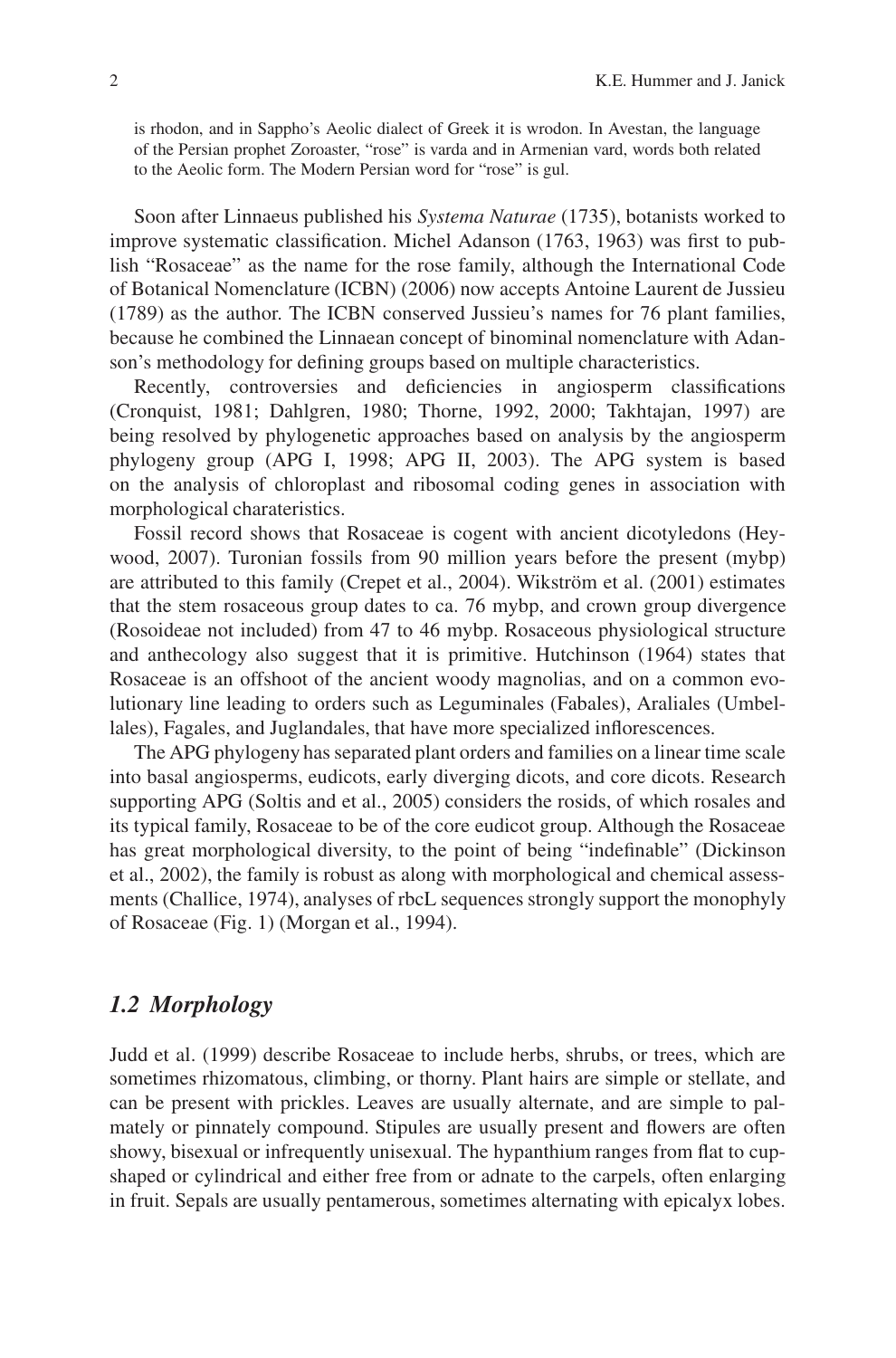

Petals are usually pentamerous, while stamens are usually 15 or more, sometimes 10 or fewer. Filaments are distinct or basally fused to the nectar disk. Pollen grains are tricolpate. Carpels are 1 to many, and are distinct or connate, though sometimes adnate to the hypanthium. The ovary varies from superior to inferior depending on the genus. The styles are present in the same number as carpels. The fruit can be a follicle, achene, pome, drupe, aggregate or accessory with drupelets or achenes, or rarely a capsule. Endosperm is usually absent from the seed. The occurrence of numerous stamens and the absence of endosperm have been key structural apomorphies for systematic classification.

# *1.3 Distribution and Ecology*

Rose family distribution is cosmopolitan (Judd et al., 1999) to sub-cosmopolitan, but is diversified, particularly in the Northern hemisphere. The herbaceous species grow in temperate forests as understory plants, in salt or freshwater marshes, in arctic tundra, in old fields, and along roadsides. Woody members are pioneer species, and are prominent in the early stages of forest succession. Rosaceous trees may also be minor components of mature mixed deciduous forests.

The Rosaceae is the 19th largest family of plants (APW, 2007). It includes from 95 to more than 100 genera and 2830−3100 species (Judd et al., 1999; Mabberley, 1987). Familial synonyms include: Agrimoniaceae Gray, Alchemillaceae Martinov, Amygdalaceae (Juss.) D. Don, Cercocarpaceae J. Agardh, Cliffortiaceae Mart., nom. nud., Coleogynaceae J. Agardh, Dryadaceae Gray, Fragariaceae Rich. ex Nestl., Lindleyaceae J. Agardh, Malaceae Small ex Britton, Neilliaceae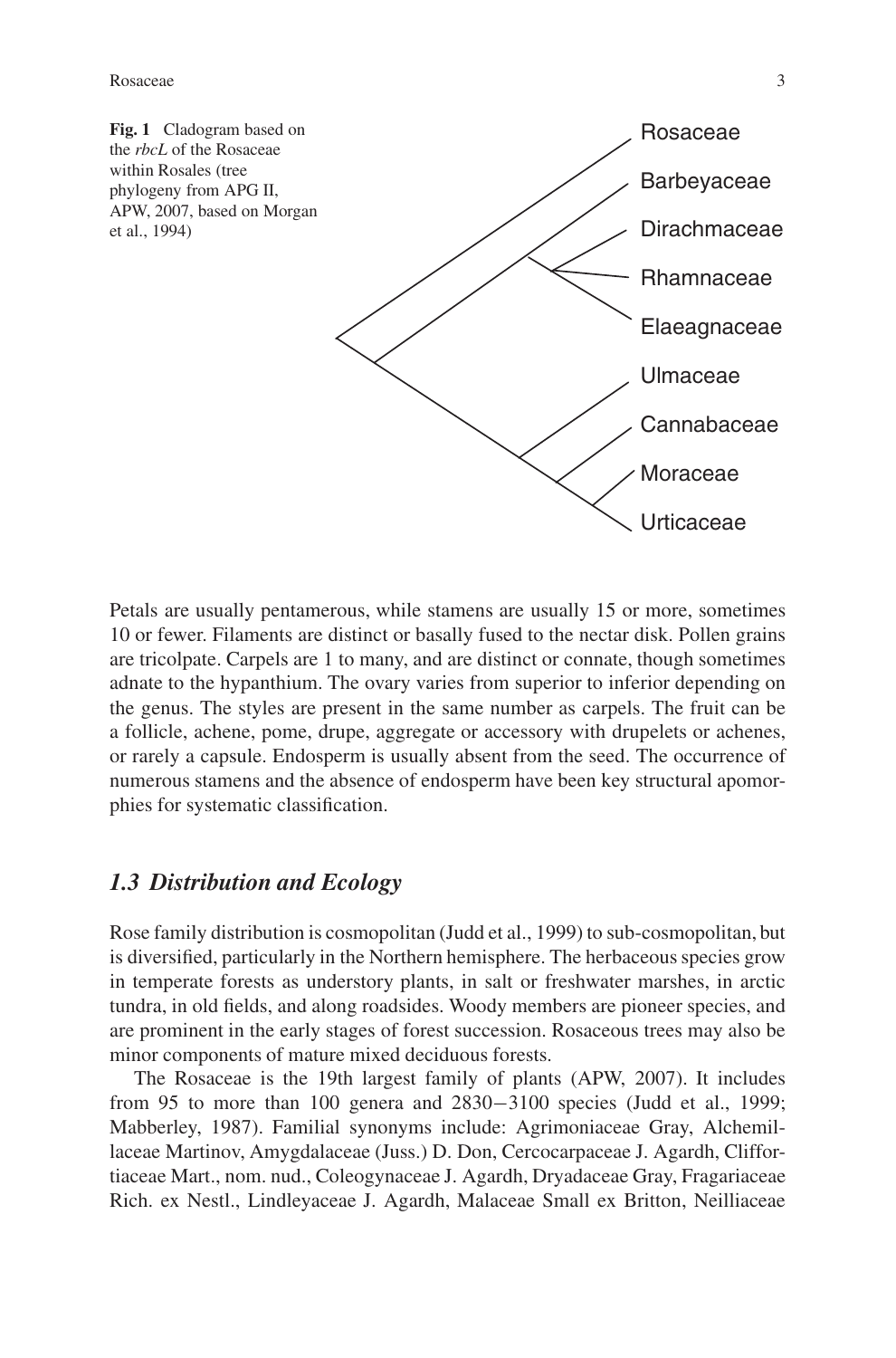Miq., Potentillaceae (Juss.) Wilbr., Prunaceae Bercht. & J. Presl, Quillajaceae D. Don, Rhodotypaceae J. Agardh, Sanguisorbaceae Durande, Spiraeaceae Bertuch, Ulmariaceae Gray. The ICBN accepted genera for the family are listed (Table 1).

**Table 1** International code of botanical nomenclature (ICBN) accepted genus names within Rosaceae

| Acaena Mutis ex L.                           | Osteomeles Lindl.                             |
|----------------------------------------------|-----------------------------------------------|
| Adenostoma Hook. & Arn.                      | <i>Pentactina</i> Nakai                       |
| Agrimonia L.                                 | Peraphyllum Nutt. 60                          |
| Alchemilla L.                                | Petrophytum (Nutt. ex Torr. & A. Gray) Rydb.  |
| Amelanchier Medik.                           | <i>Photinia</i> Lindl.                        |
| Aphanes L.,                                  | Physocarpus (Cambess.) Raf., nom. cons.       |
| Aremonia Neck. Ex Nestl., nom. cons.         | Polylepis Ruiz & Pav.                         |
| Aria (Pers.) Host, Aronia Medik., nom. cons. | <i>Potaninia</i> Maxim.                       |
| Aruncus L.                                   | Potentilla L.                                 |
| Bencomia Webb & Berthel.                     | Prinsepia Royle                               |
| Brachycaulos R. D. Dixit & Panigrahi         | Prunus L.                                     |
| Cercocarpus Kunth                            | Pseudocydonia (C. K. Schneid.) C. K. Schneid. |
| Chaenomeles Lindl., nom. cons.               | Purshia DC. ex Poir. 70                       |
| Chamaebatia Benth.                           | Pyracantha M. Roem.                           |
| Chamaebatiaria (Porter ex W. H. Brewer &     | Pyrus L.                                      |
| S. Watson) Maxim.                            |                                               |
| <i>Chamaemeles Lindl.</i>                    | Quillaja Molina                               |
| Chamaemespilus Medik.                        | Rhaphiolepis Lindl., nom. cons.               |
| Chamaerhodos Bunge                           | Rhodotypos Siebold & Zucc.                    |
| Cliffortia L.                                | Rosa L., nom. cons. prop.                     |
| Coleogyne Torr.                              | Rubus L., nom. cons. prop.                    |
| Coluria R. Br.                               | Sanguisorba L.                                |
| Cormus Spach                                 | Sarcopoterium Spach                           |
| Cotoneaster Medik.                           | Sibbaldia L.                                  |
| Cowania D. Don                               | Petrophytum (Nutt. ex Torr. & A. Gray) Rydb.  |
| Crataegus L.                                 | <i>Photinia</i> Lindl.                        |
| Cydonia Mill.                                | Physocarpus (Cambess.) Raf., nom. cons.       |
| Dalibarda L.                                 | Polylepis Ruiz & Pav.                         |
| Dichotomanthes Kurz                          | Potaninia Maxim.                              |
| Docynia Decne.                               | Potentilla L.                                 |
| Docyniopsis (C. K. Schneid.) Koidz.          | Prinsepia Royle                               |
| Dryas L.                                     | Prunus L.                                     |
| Duchesnea Sm.                                | Pseudocydonia (C. K. Schneid.) C. K. Schneid. |
| Eriobotrya Lindl.                            | <i>Purshia DC.</i> ex Poir.                   |
| Eriolobus (DC.) M. Roem.                     | Pyracantha M. Roem.                           |
| Exochorda Lindl.                             | Pyrus L.                                      |
| Fallugia Endl.                               | Quillaja Molina                               |
| Filipendula Mill.                            | Rhaphiolepis Lindl., nom. cons.               |
| Fragaria L.                                  | Rhodotypos Siebold & Zucc.                    |
| Geum L.                                      | Rosa L., nom. cons. prop.                     |
| Gillenia Moench                              | Rubus L., nom. Cons. prop.                    |
| Guamatela Donn. Sm.                          | Sanguisorba L.                                |
|                                              |                                               |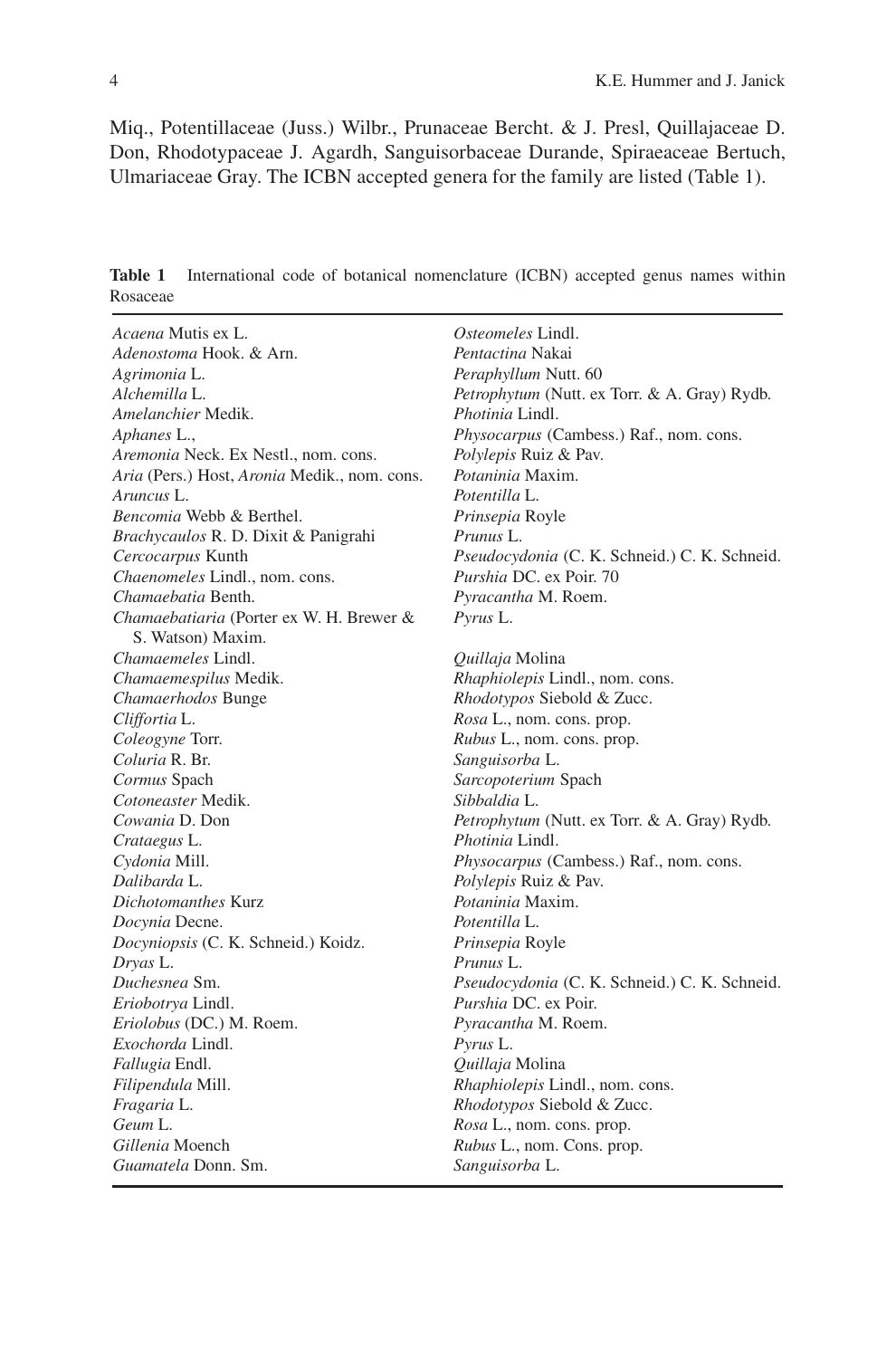| Hagenia J. F. Gmel.                            | Sarcopoterium Spach                              |
|------------------------------------------------|--------------------------------------------------|
| Hesperomeles Lindl.                            | Sibbaldia L.                                     |
| Heteromeles M. Roem.                           | <i>Sibiraea</i> Maxim.                           |
| <i>Holodiscus</i> (K. Koch) Maxim., nom. cons. | <i>Sieversia</i> Willd.                          |
| <i>Horkelia</i> Cham. & Schltdl.               | Sorbaria (Ser. ex DC.) A. Braun, nom. cons.      |
| <i>Horkeliella</i> (Rydb.) Rydb.               | <i>Sorbus</i> L.                                 |
| <i>Ivesia</i> Torr. & A. Gray                  | Spenceria Trimen                                 |
| Kageneckia Ruiz & Pav.                         | Spiraea L.                                       |
| <i>Kelseya</i> (S. Watson) Rydb.               | <i>Spiraeanthus</i> (Fisch. & C. A. Mey.) Maxim. |
| Kerria DC.                                     | Stephanandra Siebold & Zucc.                     |
| Leucosidea Eckl. & Zeyh.                       | Taihangia T. T. Yu & C. L. Li                    |
| Lindleya Kunth, nom. cons.                     | Tetraglochin Poepp.                              |
| Luetkea Bong.                                  | Torminalis Medik.,                               |
| Neviusia A. Gray                               | <i>Vauquelinia</i> Corrêa ex Bonpl.              |
| Oemleria Rchb.                                 | <i>Waldsteinia</i> Willd.                        |
| <i>Orthurus</i> Juz.                           | Xerospiraea Henr.                                |

**Table 1** (continued)

As the gynoecium varies greatly among species of this family, this variation has been utilized for classification within the family to subfamilies Takhtajan (1997):

Rosoideae – many apocarpous pistils mature into achenes; Amygdaloideae (prunoideae) – a single monocarpellate pistil matures into a drupe; Spiraeoideae – the gynoecium consists of two or more apocarpous pistils that mature into follicles; Maloideae (Pomoideae) – the ovary is compound and inferior, and an epigynous zone may occur.

# *1.4 Conventional Taxonomy*

In addition to the subgenera, tribes have been described to accommodate outlying genera. The composition of genera within subfamilies and tribes has been problematic. Intergeneric hybridization occurs within these groups. Species definitions are extended to account for apomixis or hybridization. Some treatments have suggested that some of the subfamilies have familial status (Hutchinson, 1964); others overlook subfamilies and worked solely with tribes (GRIN, 2007).

Although molecular analysis agrees with traditional determinations that the Rosaceae family is robustly monophyletic, it has added to the debate on the subfamily and tribal groupings. Genetic analysis has been performed to examine phylogenies for the family, individual subfamilies, tribes, and the larger genera.

Dickinson et al. (2002) has produced a parsimonious tree derived from the cladistic analysis of 125 combined morphological and molecular characters from members of the Rosaceae (Fig. 2) and added several genera to Maloideae. Spiraeoideae, no longer monophyletic, is split by Amygdaloideae (Prunoideae). The Rosoideae have been subdivided into individual tribes. Thus, Dickinson et al. recircumscribes Maloideae and Rosoideae, the two largest subfamilies. They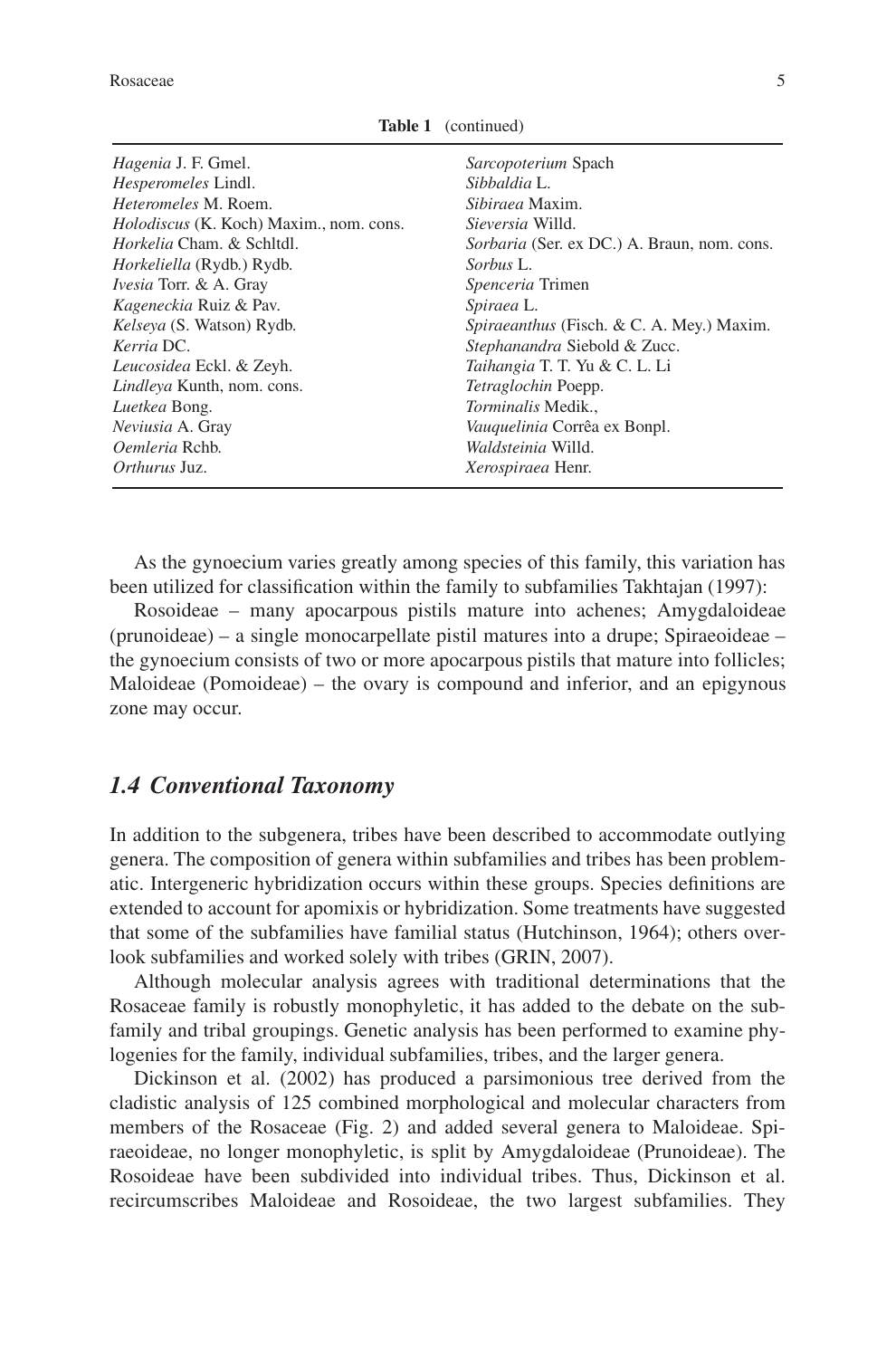

**Fig. 2** Parsimonious tree derived from the cladistic analysis of 125 combined characters (61 non-molecular + 64 from molecular tree branches (ndhF, rbcL, nrITS). Adapted from: Dickinson et al. (2002). The colors represent traditional subfamilies (red = maloideae; blue = spiraeoideae; green = amygdaloideae; pink = rosoideae). *Ceanothus* and *Rhamnus* are outgroup taxa. The classification to tribes are as proposed by Takhtajan (1997): (**Ad**enostomateae, **Am**ygdaleae, **Ce**rcocarpeae, **Dr**yadeae, **Ex**ochordeae, **Ge**eae, **Cr**ataegeae, **Gi**llenieae, **Ho**lodisceae, **Ka**geneckieae, **Ke**rrieae, **Li**ndleyieae, **Ma**leae, **Ne**illieae, **Os**maronieae, **Po**tentilleae, **Pr**insepieae, **Pu**rshieae, **So**rbarieae, **Sp**iraeeae). Colored names outside of brackets correspond to traditional subfamilies, black names to subfamilies proposed by Takhtajan (1997)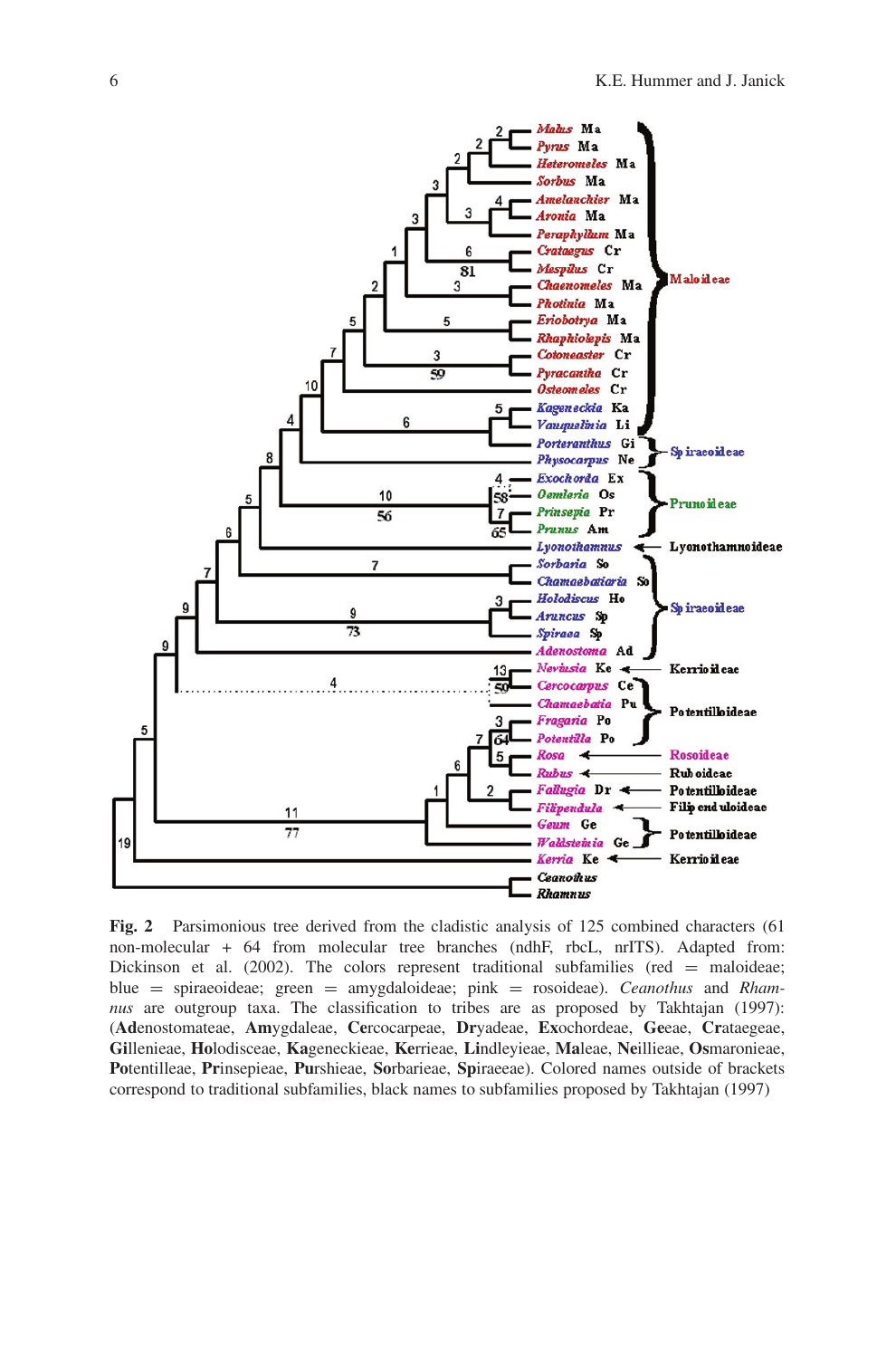rejected Amygdaloideae and Spiraeoideae, neither of which proved to be monophyletic. Lastly, they redefined old tribes and suggested new ones.

Not only does this study offer insights on monophyly and relationship between the groups, but it can be interpreted to provide commentary concerning the origin of subfamilies.

The traditional hypothesis suggests that the origin of the Maloideae (Pomoideae) occurred in an ancient polyploidization event, because the maloid base chromosome number is  $x = 17$ , whereas other Rosaceae are  $x = 7$ , 8, or 9. For the hybridization, Challice (1974; 1981) suggested that the Maloideae were created by an allotetraploidization event following an ancient hybridization between Amygdaloideae  $(x = 8)$  and "Spiraeoideae"  $(x = 9)$  ancestors. A second theory suggests an allo- or auto-polyploidization event occurred solely within the "Spiraeoideae." If the Maloideae originated within the "Spiraoideae," then the fleshy "pome" fruit, e.g., apple, must have been derived from the expansion of the hypanthium (floral cup). Incorporation of the ovaries by the enlarged hypanthium resulted in the inferior ovaries present in the majority of Maloideae genera (Dickinson, 2007). Molecular analysis is continuing and has not yet eliminated the possibility of an allotetraploidization event. The uniting of formerly "Spiraeoid" genera to the Maloideae, however, gives credence to the solely "Spiraeoid" event hypothesis.

Although definition of the four major rosaceous subfamilies may be collapsing from a taxonomic view, these grouping still have great utility from an economic and horticultural standpoint. The ultimate decision on subfamilies may depend on future development in genomics, the subject of this volume.

#### **2 Economic Importance**

The Rosaceae include many well known and beloved species of economic importance particularly edible temperate zone fruits (Janick, 2005) and ornamentals, but also some timber crops and medicinals or neutriceuticals. Some economically important taxa of the Rosaceae are summarized in (Table 2). The more important species are briefly reviewed below by subfamilies. The total world production of the edible rosaceous fruits in 2005 based on FAO statistics is about 113 million tonnes. At a very conservative farm gate value of US\$400 per tonne this translates to \$45 billion. Adding in the world value of almonds, cut roses, rose plants, and other products suggests that that rosaceous plants could be worth at least \$60 billion annually at the farm gate, with a consumer value of triple this amount, \$180 billion.

#### *2.1 Amygdyloideae*

The stone fruits, i.e. species of *Prunus*, include delicious gifts of summer (peach, cherry, plum, and apricot), as well as almond, the most important nut worldwide.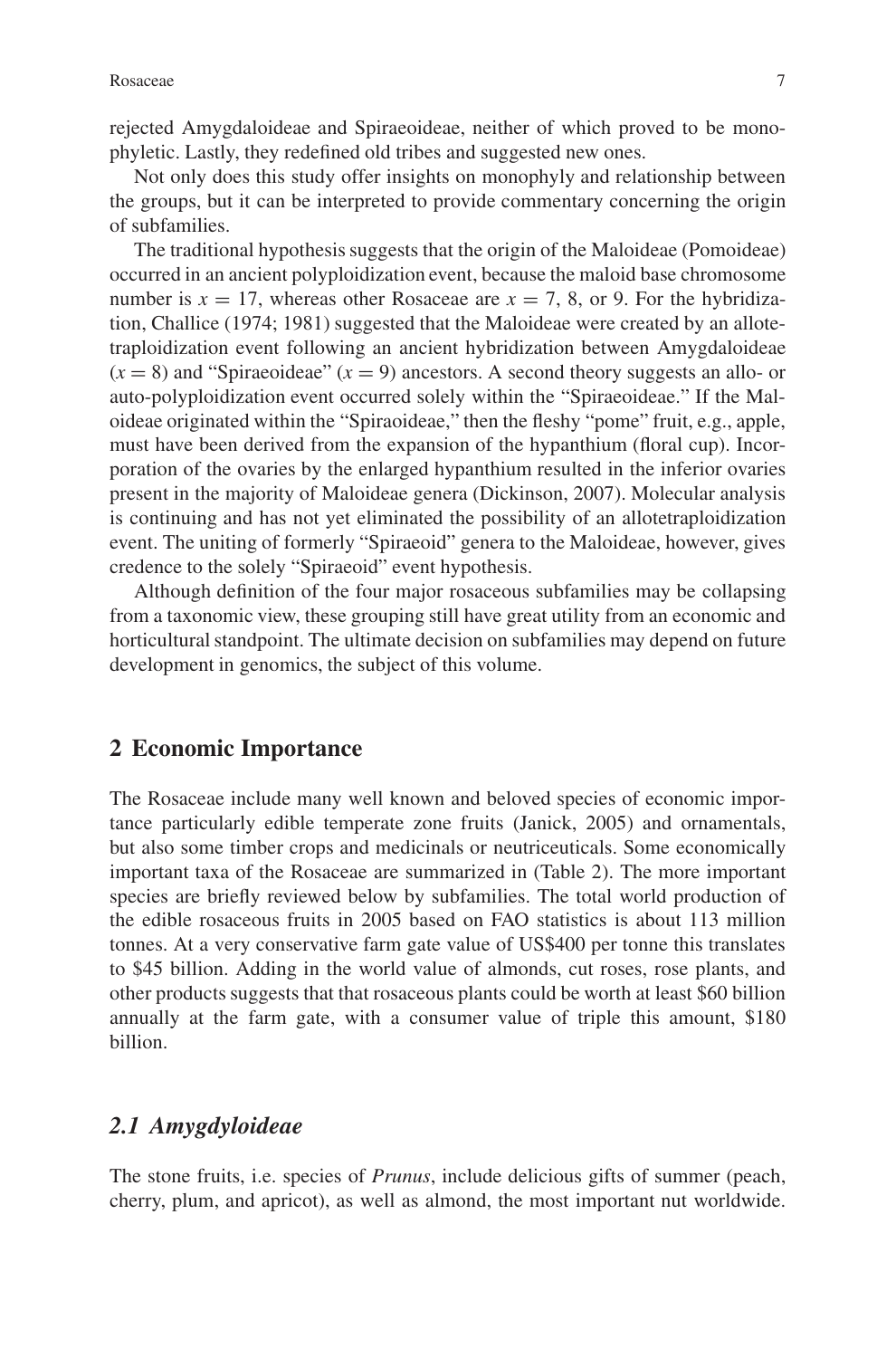| Subfamily           | Genus                 | <b>Species</b>                                                                      | Common name                                                                                                                 | Uses                                                                                                                                                                                                     |
|---------------------|-----------------------|-------------------------------------------------------------------------------------|-----------------------------------------------------------------------------------------------------------------------------|----------------------------------------------------------------------------------------------------------------------------------------------------------------------------------------------------------|
| Amygyloideae Prunus |                       | armeniaca<br>avium<br>cerasus<br>domestica<br>dulcis<br>mume<br>persica<br>serotina | Apricot<br>Sweet cherry<br>Tart (sour) cherry<br>European plum<br>Almond<br>Mume<br>Peach, nectarine<br><b>Black cherry</b> | Fresh and processed fruit<br>Fresh and processed fruit<br>Fresh and processed fruit<br>Fresh and processed fruit<br>Fresh and processed nut<br>Ornamental<br>Fresh and processed fruit<br>Timber species |
| Maloideae           | Amelanchier alnifolia |                                                                                     | Saskatoon,<br>serviceberry;<br>shadbush                                                                                     | Landscape ornamental                                                                                                                                                                                     |
|                     | Aronia                |                                                                                     | melanocarpa Black chokeberry                                                                                                | Processed fruit for juice,<br>nutriceutical                                                                                                                                                              |
|                     | Chaenomales japonica  |                                                                                     | Japanese quince                                                                                                             | Landscape ornamental,<br>processed fruit                                                                                                                                                                 |
|                     | Cotoneaster           | spp.                                                                                | Cotoneaster                                                                                                                 | Landscape ornamental                                                                                                                                                                                     |
|                     | Crataegus             | spp.                                                                                | Hawthorn,<br>thornapple                                                                                                     | Landscape ornamental,<br>craft uses for wood                                                                                                                                                             |
|                     | Cydonia               | oblonga                                                                             | European quince                                                                                                             | Fresh and processed fruit,<br>dwarfing rootstock for<br>pear and loquat                                                                                                                                  |
|                     | Eriobotrya<br>Malus   | mespilus<br>$\times$ domestica<br>$(M.$ pumila)                                     | Loquat<br>Apple                                                                                                             | Fresh and processed fruit                                                                                                                                                                                |
|                     | Pyrus                 | spp.<br>calleryana<br>communis<br>serotina<br>ussurienses                           | Crabapples<br>Callery pear<br>European pear<br>Japanese pear (nashi) Fresh fruit<br>Chinese pear                            | Landscape ornamentals<br>Landscape ornamental<br>Fresh and processed fruit<br>Fresh fruit                                                                                                                |
|                     | Mespilus              | germanica                                                                           | Medlar                                                                                                                      | Fresh fruit (bletted)                                                                                                                                                                                    |
|                     | Photinia              | spp.                                                                                | Photinia                                                                                                                    | Landscape ornamental                                                                                                                                                                                     |
|                     | Pyracantha            | spp.                                                                                | Firethorn                                                                                                                   | Landscape ornamental                                                                                                                                                                                     |
|                     | <b>Sorbus</b>         | spp.                                                                                | Mountain ah, rowan                                                                                                          | Landscape ornamental                                                                                                                                                                                     |
| Rosoideae           | Fragaria              | $\times$ ananassa                                                                   | Strawberry                                                                                                                  | Fresh and processed fruit                                                                                                                                                                                |
|                     | Geum                  | spp.                                                                                | Avens                                                                                                                       | Herbaceous perennial                                                                                                                                                                                     |
|                     | Kerria                | japonica                                                                            | Kerria                                                                                                                      | Landscape ornamental                                                                                                                                                                                     |
|                     | Potentilla            | spp.                                                                                | Cinquefoil                                                                                                                  | Landscape ornamental                                                                                                                                                                                     |
|                     | Rosa                  | spp.                                                                                | Rose                                                                                                                        | Cut flowers, landscape<br>ornamental, perfume oil,                                                                                                                                                       |
|                     | <b>Rubus</b>          | spp. and<br>hybrids                                                                 | Blackberry,<br>raspberry, hybrid<br>berry                                                                                   | medicinal<br>Fresh and processed fruit                                                                                                                                                                   |
| Spiraeoideae        | Spirea                | prunifolia                                                                          | Bridal wreath                                                                                                               | Landscape ornamental                                                                                                                                                                                     |
|                     | Exochorda             | racemosa                                                                            | Exochorda                                                                                                                   | Landscape ornamental                                                                                                                                                                                     |
|                     | Physocarpus           | opulitolius                                                                         | Ninebark                                                                                                                    | Landscape ornamental                                                                                                                                                                                     |

**Table 2** Some economically important species of Rosaceae by subfamily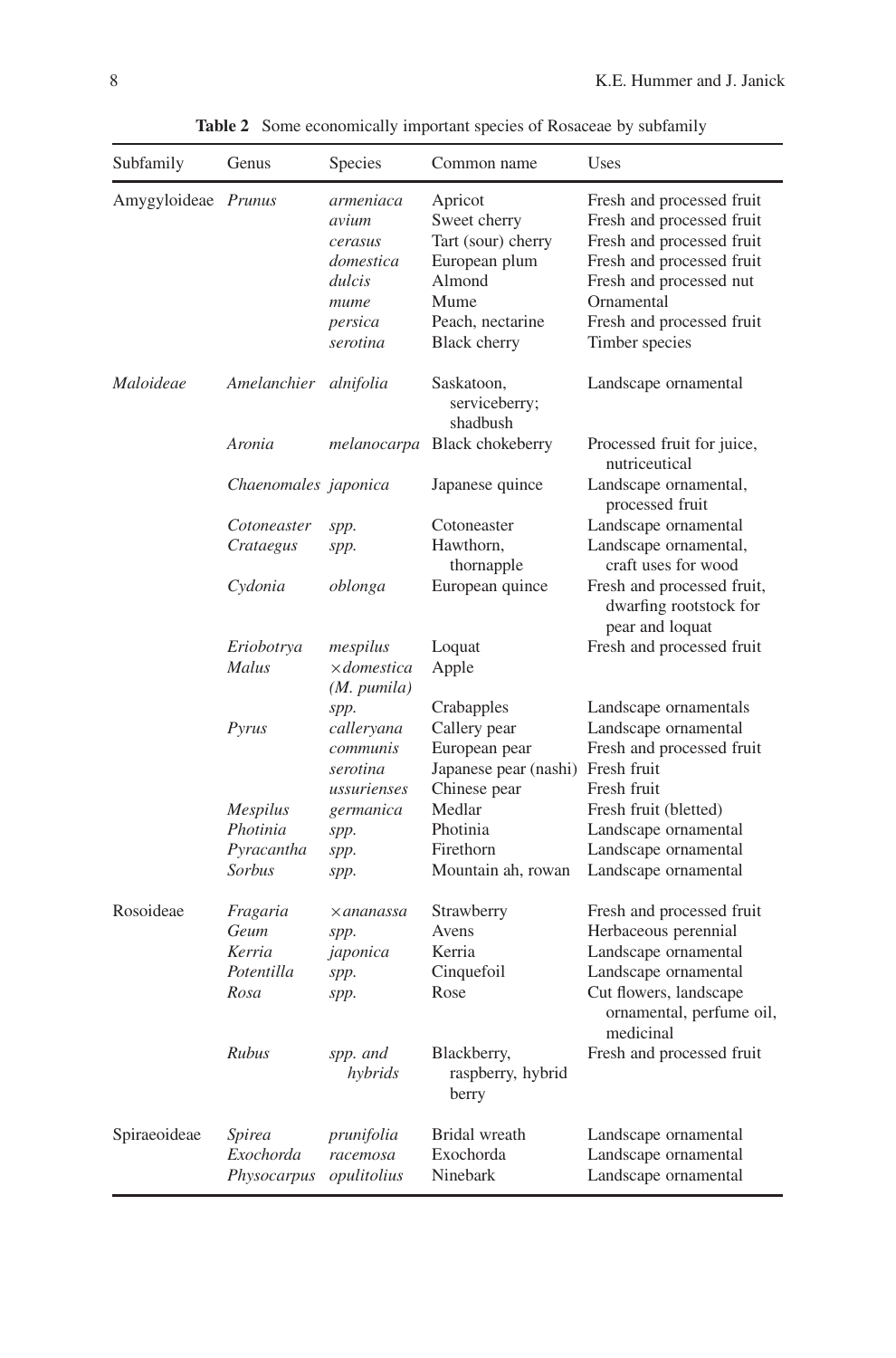The stone fruits are less hardy than the pome fruits; they tend to flower earlier, making them very susceptible to spring frosts. The fruits tend to be soft at maturity and have much poorer storage life than the pome fruits, however their exquisite flavors have made them much admired. Many are consumed dried, especially plum and apricot. Black cherry, *P. serotina*, is an important timber species. A number of interspecfic crosses within *Prunus,* such as plum with apricot, have led to new fruits such as plumcot, pluot<sup>®</sup>, and aprium<sup>®</sup>.

**Almond.** *Prunus dulcis* (synonym = *Amydalis*) originates in Asia and is an ancient central Asian crop cultivated in the Mideast since antiquity and apparently re-introduced to Spain during the incursions of Arabs into Europe in the 8<sup>th</sup> century. The domesticated almond with "sweet," in contrast to "bitter" (high amygdalin) seeds have made almond a popular nut for both fresh and processed products for millennia. World production of this nut (2005) was 1.7 million tonnes (Mt). A favorite confection made from almond paste mixed with sugar, molded, and painted to resemble other fruits and products was introduced by Arabs to Sicily where it has become a unique culinary art form. Immature almonds are also eaten in the Mideast. Almond has been transformed into a large scale,industry in California, that now produces over 70% of the world crop, and ranks as seventh largest US food export.

**Apricots.** The delectable apricot, *Prunus armeniaca*, is consumed fresh and canned, but is principally known in the form of semi-dried fruit, usually sulfured to maintain color and longevity. World production exceeds 3 Mt. The major dried industry is located in southwest Turkey (Malatya). Some seeds are also consumed, similarly to almonds. The beautiful flowers of the Japanese apricot, *P. mume*, make them popular ornamentals in Asia.

**Cherries.** Cherry is the common name of several *Prunus* species that include sweet cherry (*P. avium)*, tart or sour cherry (*P. cerasus*), Duke cherries (hybrids between *P. avium* and *P. cerasus*). World cherry production is about 3 Mt. Black cherry (*P. serotina*) an important timber species and there are a number of flowering species, principally *P. serrulata* that are included in a group called ornamental cherries, however their taxonomy is confused.

Sweet cherry is native to the Caucuses and has become a much beloved fruit but is restricted to cooler climates. Cherry is consumed fresh as a gourmet fruit, and also consumed in soups, tarts, pies, and candied, often covered with chocolate and as an almost artificial product called *maraschino*. Cherry is used for liqueurs and wines. Cherry wood is used for furniture and veneers, as well as decorative paneling and is cultivated for this purpose in plantations in Europe.

Tart or sour cherry is hardier than sweet cherry and requires a longer season to mature. Its use is restricted to processing, mainly as a filling for pies and pastries, however is now becoming popular as a dried fruit and as a source of syrup that is promoted as having health properties. Tetraploid natural hybrids between the diploid sweet cherries and the tetraploid sour cherries, known as Duke cherries, are a distinct minor crop.

Black cherry*, P. serotina* is a prized timber species used for veneer, furniture, and paneling due to its beautiful red color. It is usually the highest or second highest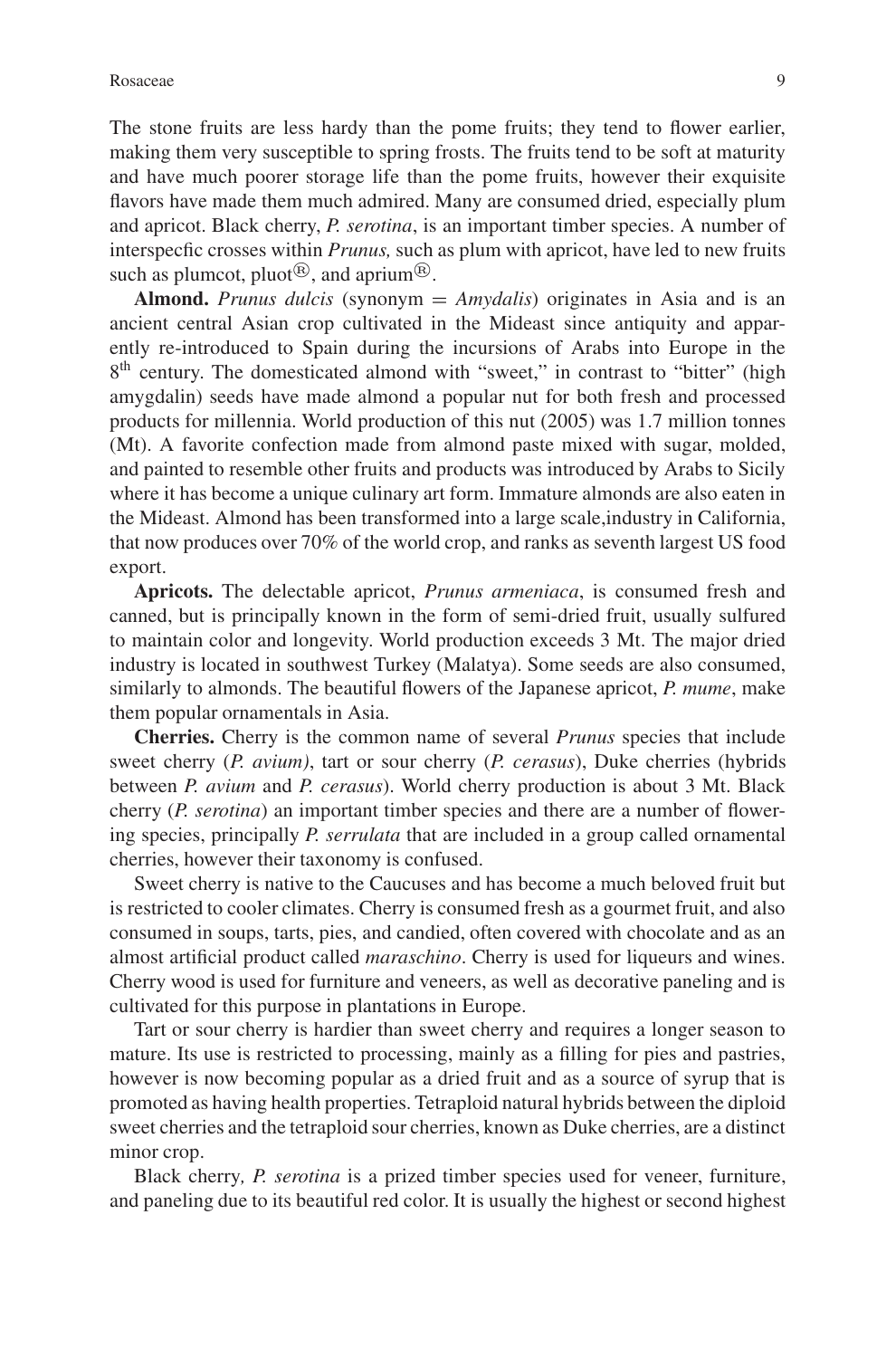valued fine hardwood. Black cherry is cultivated in plantations and breeding programs are underway in Indiana and Pennsylvania. The bark has been used medicinally.

Ornamental cherries are favorite landscape species of Asia. The flowering cherry known as *Sakura* were donated to the United States as a gift in 1912, promoted by the wife of President Taft. Flowering cherry has become a landmark and important symbol for Washington, D.C.

**Peach and Nectarine.** *Prunus persica*, despite its name, is native to warm areas of China. The peach and its smooth skin mutation, the nectarine, are the most important contributors to stone fruit production. In 2005 this production reached almost 16 Mt. Peach thrives in hot summer climates, however, many low chill cultivars have enabled expansion of peach production to the subtropics. The nectarine or fuzzless peach has been increasing in popularity. Peaches occur in a wide variety of fruit and flesh color from yellow to red and shape. There are basically two types of flesh texture, melting and rubbery. The rubbery flesh types are clingstone and are used for processing principally, however their use is now being promoted for fresh consumption because they can be shipped in a riper state. Peaches are processed into juice and sliced or diced products, while some are dried. Peaches have been beloved in Asia as a symbol of longevity. Major problems of peaches have been quality problems, especially cottony flesh texture, associated with long distance shipping and chilling injury. Peach and nectarine tend to be susceptible to summer diseases such as peach leaf curl and brown rot.

**Plums.** Plums represent a diverse group of fruits that include European, Asian, and American species. The cultivated European plum, *P. domestica* is a hexaploid  $(2n = 6x = 42)$  that probably originated as a hybrid between *P. cerasifera* (diploid) and *P. spinosa* (a tetraploid). Asian species include *P. salicina* (Japanese plum) and *P. simonii* (Simon or apricot plum). There are at least five American species: *P. americana* (common wild plum), *P. nigra* (Canada plum), *P. angustifolia* (chickasaw), *P. horulana* (hortulna plum) and P. *munsoniana* (wild goose plum). The principal economically important plum species are *P. domestica* and *P. salicina* with world production in 2005 exceeding 9 Mt.

While plums are mostly consumed as a fresh or processed fruit, the prune-type plums (French prune or "Agen") produce a well known product called prunes or dried plums. Principally produced in California, prunes have long been a health product promoting digestive regularity among seniors, although the industry has developed moist types as a snack food.

#### *2.2 Maloideae*

This subfamily includes important edible temperate fruit species (known collectively as pome fruits) and a great number of landscape plants (Table 2). The most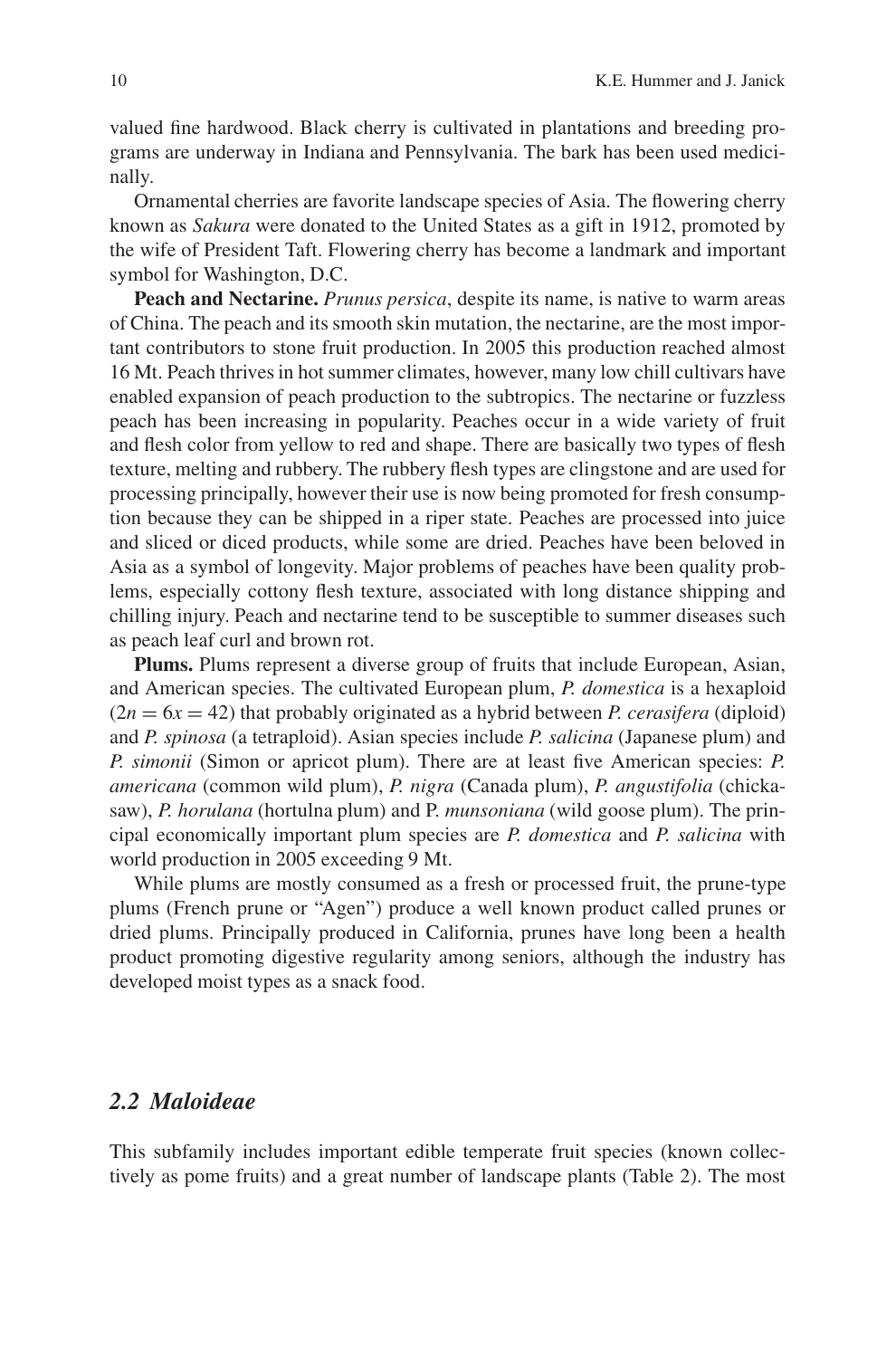economically important members are apple and pear, in addition there are a number of minor fruits such as medlar, loquat, and quince.

**Apples.** *Malus*  $\times$ *domestica*= *M. pumila* is the most economically important rosaceous species with annual world fruit production (2005) in excess of 62 Mt, the fourth most important fruit after citrus, grapes, and banana. Apples are produced in all temperate and subtropical countries of the world, with minor production in high altitudes of tropical countries. The popularity of apple derives from the fact that the fruit has multiple uses. It can be consumed fresh and some cultivars can be stored for an entire year, while a considerable proportion of the crop is processed into sauces, juice, and slices which are a favored ingredient for pastries, cakes, pies, and tarts. Some of the juice is sold as a fermented product called cider (often special apples, many of which are may be hybrids with native species such as *M. sylvestris*) and a small portion is distilled as apple brandy (calvados). Much vinegar production derives from apple cider.

Various species of *Malus*, usually small fruited species referred to crabapples, are very popular as ornamentals for their spring flowers and fall fruit. Crabapples are particularly popular in the US nursery trade. Apple wood (*M. sylvestris*) has been used in furniture and has specialized uses for turning, mallet heads, croquet and skittle balls, umbrella handles, toys, cog wheels, wood screws, canes, pianos, tool handles, drawing instruments, and bookbinder screws. The wood is widely used for smoking meats and for barbecues and is especially valued for fireplace burning.

**Aronia.** *Aronia melonicarpa* (black chokeberry), native to North America, is grown in Europe for its juice which has high antioxidant properties. Fruit extract has been used as a component of nutrient supplements.

**Hawthorn.** There are about 1000 *Crataegus* species that are used in landscape plantings. A number have edible fruit and a few species such *as C. monygna* (English hawthorn) are used for timber. *Crataegus pinnatifida*, Chinese hawthorn, is processed for juice in China.

**Loquat.** *Eriobotrya japonica*, despite its name is native to China, where it is a favorite since it is the first fruit that appears in the summer. Production is now increasing rapidly in China and production is also advancing in Mediterranean countries. Spain is the principal exporter of loquat. Development of seedless triploids could transform this fruit into a very popular crop worldwide.

**Medlar.** *Mespilus germanica*, a monotypic genus, is an ancient fruit that must be consumed after it undergoes a fermentation called bletting, where the fruit softens and develops a spicy flavor. Medlar is still marketed in Northern Italy and Germany, but is now considered a minor fruit elsewhere.

**Mountain Ash.** There are about 80 *Sorbus* species in North America, Europe and Asia that are widely used as ornamentals or as windbreaks. Most species have bitter fruits, but some are sweet and have been suggested as a possible new fruit. There are intergeneric hybrids between *Sorbus* with *Amelanchier* and *Pyrus*.

**Pears.** Species of *Pyrus* are the second most important rosaceous fruit species, with world pear production of about 10 Mt (2005). There are three economically important species, *P. communis* (European pear), *P. pyrifolia*, (Japanese pear or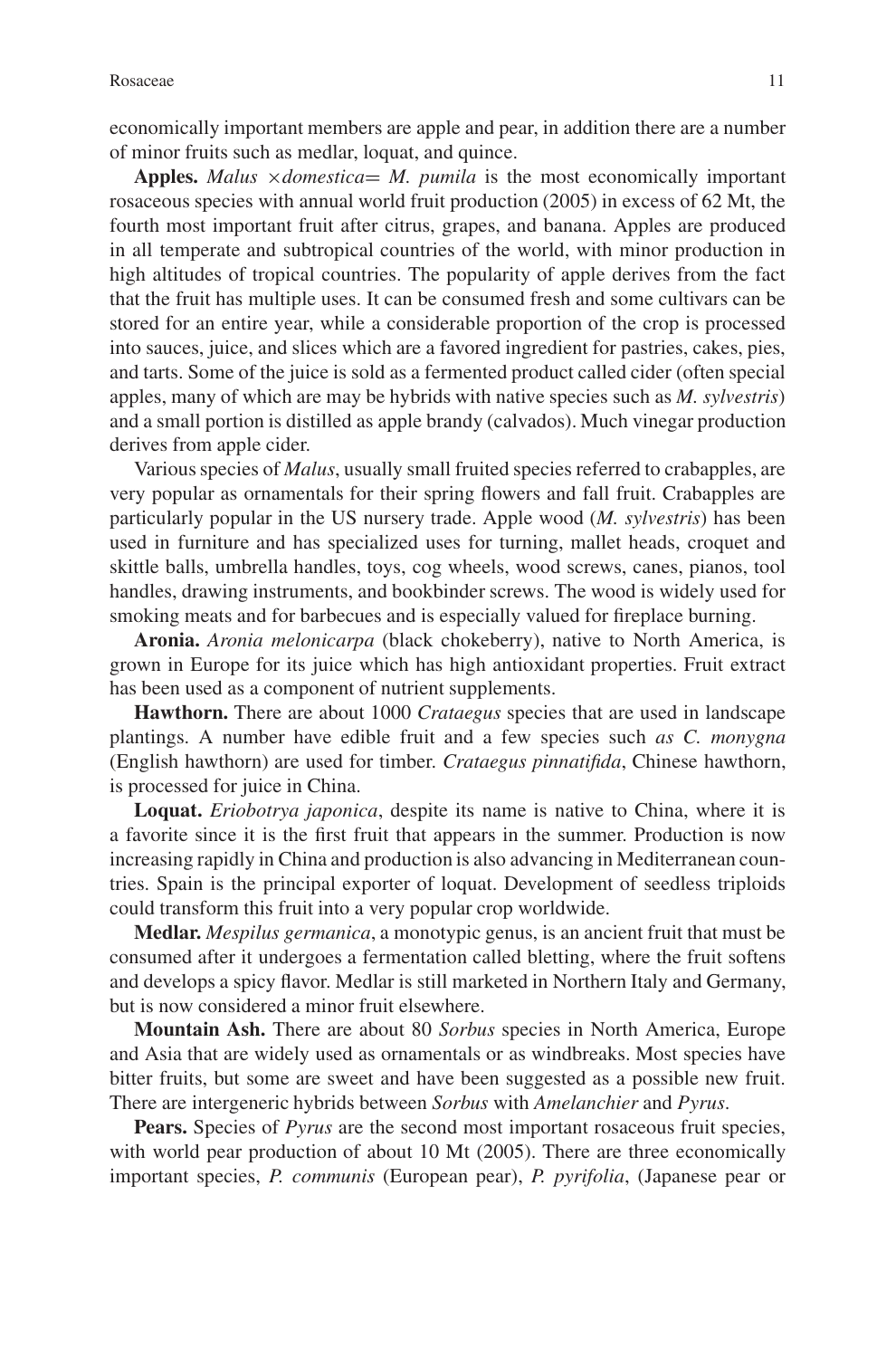Nashi), and *P. usuriensis* (Chinese pear). Japanese and Korean cultivars are complex hybrids of *P. pyrifolia* and *P. ussuriensis*. Pear has similar uses to apple, although its popularity may be somewhat lower because the best quality is ephemeral in European pear. In European winter pears this eating quality is achieved by ripening after harvest. Pear cider is usually made from cultivars of *P. nivalis* and is called perry. The pear tree is also an important ornamental and is beloved in Asia where pear is considered a sign of good luck. In the United States, the most popular ornamental pear trees were selections of *Pyrus calleryana,* the Callery pear. These street trees can be found from Oregon to Ohio to New York, and south to Alabama and Georgia. *Pyrus koehnii*, an evergreen species native to Taiwan, is planted in California and Florida.

**Quinces.** Two closely related genera, *Cydonia* and *Chaenomeles* are referred to as quince. The genus *Cydonia* consists of a single species *Cydonia oblonga*, native to southwest Asia. Quince is now a minor crop used principally for processing into preserves, although there is considerable production in Argentina. Most cultivars are too astringent to consume fresh, however there are non-astringent types grown in Iran, India, Afghanistan, and Central Asia, suggesting this fruit has developmental possibilities. Quince is used as a dwarfing rootstock for pear and loquat. Intergeneric hybrids have been reported between quince and pear (Trabut, 1917).

Asian flowering quinces, *Chaenomeles,* are closely related to *Cydonia*, *Pyrus*, and *Malus*. The Japanese quince (*C. japonica*) is a shrubby plant with attractive red flowers and aromatic hard fruit that resemble loquat in appearance. It is a popular landscape ornamental. Japanese quince fruit are a minor crop in the Baltic countries, and efforts are underway to commercialize this species for processing

**Serviceberry.** *Amelanchier* species known by various local names including Serviceberry, Juneberry, or Saskatoons are hardy plants used as landscape plants. Various attempts have been made at domestication for uses as a new fruit crops, but it appears that these species crops will be best used as edible landscape species.

# *2.3 Rosoideae*

This subfamily is the home of the rose, the species that has provided the name for Rosaceae, and includes a number of other ornamentals such as *Potentilla* and small fruits including strawberry (*Fragaria)* and the brambles blackberry, raspberry, and various hybridberries (*Rubus*).

**Brambles.** Bramble is a collective term for various prickly shrubs sometimes classified horticulturally as small, bush, or berry fruits. All brambles are species of *Rubus*, a taxonomically complex group that includes blackberry (European and American species), raspberries (*R. ideaus*) and various hybrids. Hybrid combinations include upright and trailing types such as eastern dewberry (*R. trivialis*) and blackberry  $\times$  raspberry crosses such as youngberry, marionberry, loganberry, and tayberry. Raspberries include red raspberry, black raspberry (*R. occidentalis* and *R. leucodermis*), and purple raspberry (black raspberry  $\times$  black raspberry). World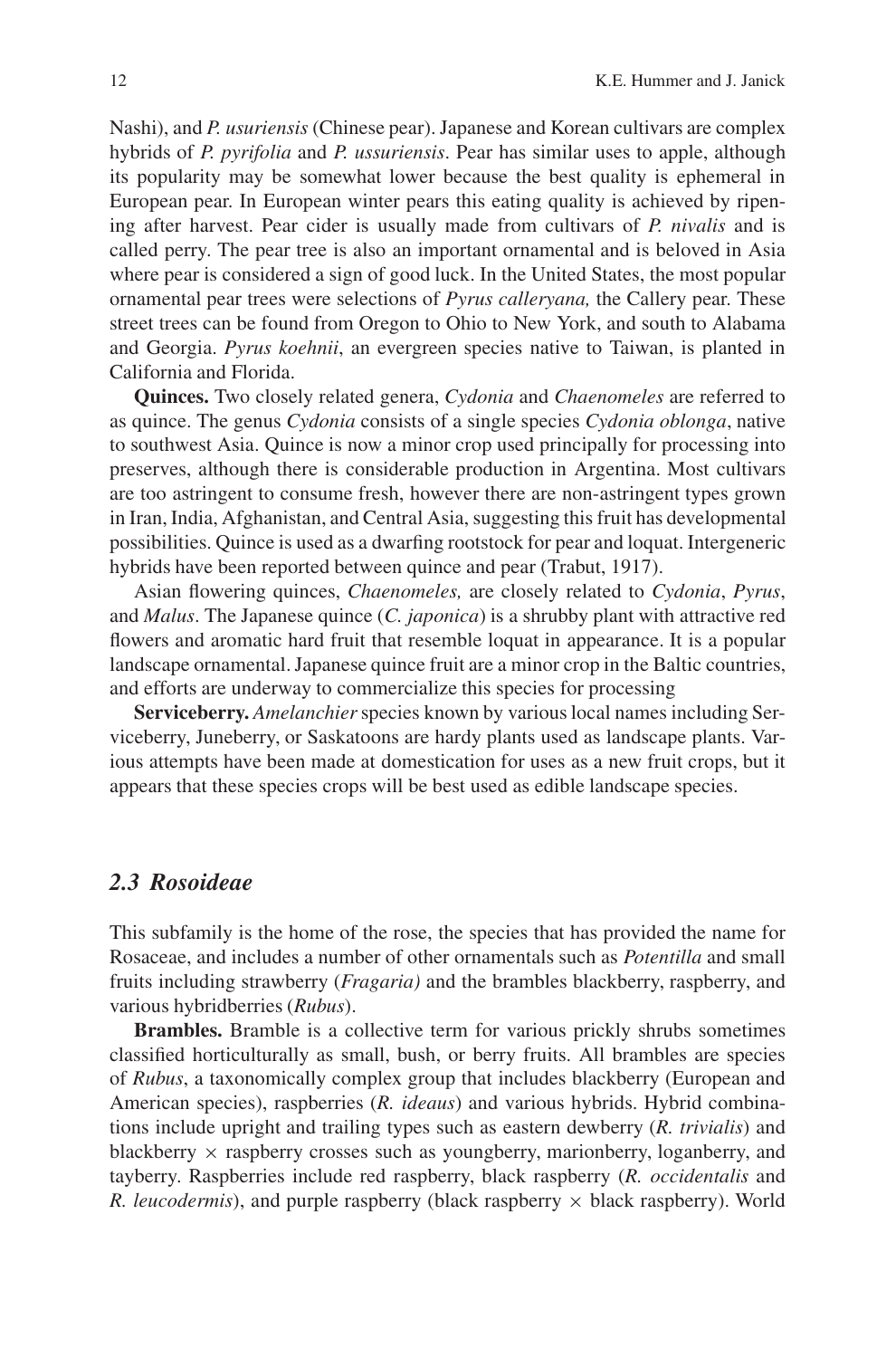production of brambles is now increasing with the development of new cultivars and air transport and in 2005 was 0.6 Mt (154 thousand t of blackberry and 498 thousand t of raspberry.

**Roses:** *Rosa* is one of the major economically important genera of ornamental horticulture and the area under cultivation continues to expand. The rose, admired since antiquity for its beauty and fragrance has multiple uses: cut flowers, landscape plant, oils (attar of rose) for perfume as well as culinary use (rose water), and hips (fruits) as a source of Vitamin C. *Rosa* species are found throughout the colder and temperate regions of the Northern hemisphere form the Artic to the subtropics with more than 100 species but modern cultivars are mostly interspecific hybrids deriving from only 10 of these: *R. canina*, *R. chinensis*, *H. foetida*, *R. gallica*, *R. gigantea*, *R. moschata*, *R. multiflora*, *R. phoenicea* and *R. rugosa*, and *R. wichuraina.* The multiflora rose *(R. multiflora*) is considered a noxious weed*.* The cut flower industry is becoming globalized with production moving to South and Central America and Africa, however plant production for landscape use is usually local because of the problems of transporting soil.

**Strawberry.** The domesticated strawberry *F.* ×*ananassa* is a hybrid between *F. chiloensis* and *F. virginiana* that was first found in France in the 18<sup>th</sup> century. Subsequent breeding efforts have produced large size, high quality fruits produced by in field cultivation or in protected culture. Most of the crop is grown for fresh fruit, but a small portion of the crop is frozen or used to make preserves. Total 2005 world production has been estimated at 3.6 Mt.

# **3 Rosaceae Genomics**

The Rosaceae is an ancient plant family containing many genera and a plethora of systematic challenges that are beyond the scope of morphological determination. A coordinated effort in developing crop genomics in the Rosaceae will unravel complex relationships within the cultivated genera, provide insights into basic physiological understanding of species within the family, and assist in genetic improvement of individual crop species. With these goals in view, members of the scientific community who are devoted to species of the Rosaceae have been studying the genomics of individual crops, and the time is ripe to coordinate this effort to resolve overarching issues within the family.

## *3.1 Systematic Challenges*

Each of the crops within Rosaceae has nomenclatural challenges. Traditional descriptions of certain genera, such as those in the Maloideae, seem unrestricted by the boundaries of botanical species or generic definitions. In this group crossand graft-compatibilities are known to occur not only between species but between genera as well.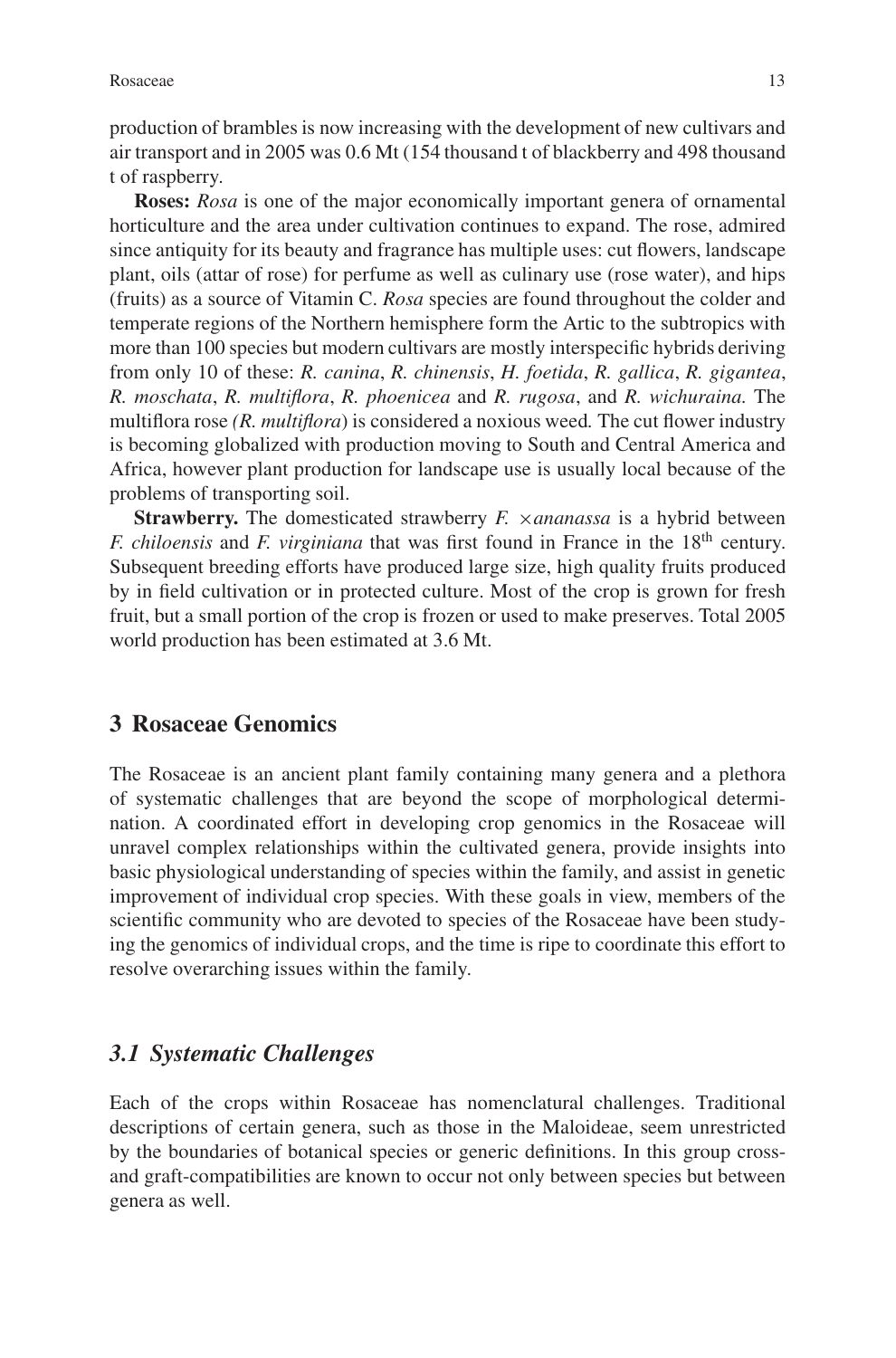Widely disjunct populations of species and genera abound in the Rosaceae, a globally distributed family. New populations of some genera, such as *Mespilus canescens*, an Arkansan distribution of an otherwise European genus, have been found. In other cases, such as *Rubus*, species have been defined in unprecedented numbers and species aggregates are used as a taxonomic reference.

The breakdown of the present taxonomy of the Rosaceae has been an issue among taxonomists and the family is presently under revision. Crop specific genomics and studies of synteny within the family are needed to clarify these relationships.

#### *3.2 Physiological Development*

Model plants such as *Arabidopsis* have been extensively studied to provide a basis for understanding gene structure and function, in such important processes as flowering, morphology, and development. However, this species has limitations for extrapolation to the Rosaceae (Aŕus et al., 2006). The Rosaceae offers genera with small genomes, such as that of *Fragaria vesca* with 164 Mbp (Afus et al., 2006), which could become model systems with direct, economically important application to the many cultivated species within the family. The genomics of rosaceous species offers special opportunities to clarify problems in fruit development and ripening, incompatibility systems, hardiness, apomixis, and, given the unique system of gamete formation in *Rosa canina*, meiosis. Further, the complex ploidy systems and interspecific hybrids within Rosaceous genera also offer opportunity to look beyond simple diploids.

#### *3.3 Genetic Improvement*

Advances in Rosaceaous genomics and synteny will provide new ways to obtain genetic improvement within economically important rosaceous species. Genes that control fruit quality including flavor and texture are of immediate interest. The development of saturated maps with codominant and transferable markers within *Prunus*, *Malus*, and *Fragaria* will foster genetic research and should lead to immediate practical results through marker-assisted selection. In *Prunus*, 28 major genes affecting morphological and agronomic characters can be located on a reference map (Table 3).

Identification of genes producing desirable quality traits within the family could provide a means of crop improvement by shifting genes within the family. For example, the genes for hardiness in *Malus* might be transferred to *Prunus* while resistance genes for black spot caused by *Diplocarpon rosae* in apple could be transferred to rose. We suggest that the transfer of genes within the Rosaceae, if properly explained, will be less likely to engender consumer resistance to genetic transgenesis, than would the movement of genes from more phenologically disparate plants.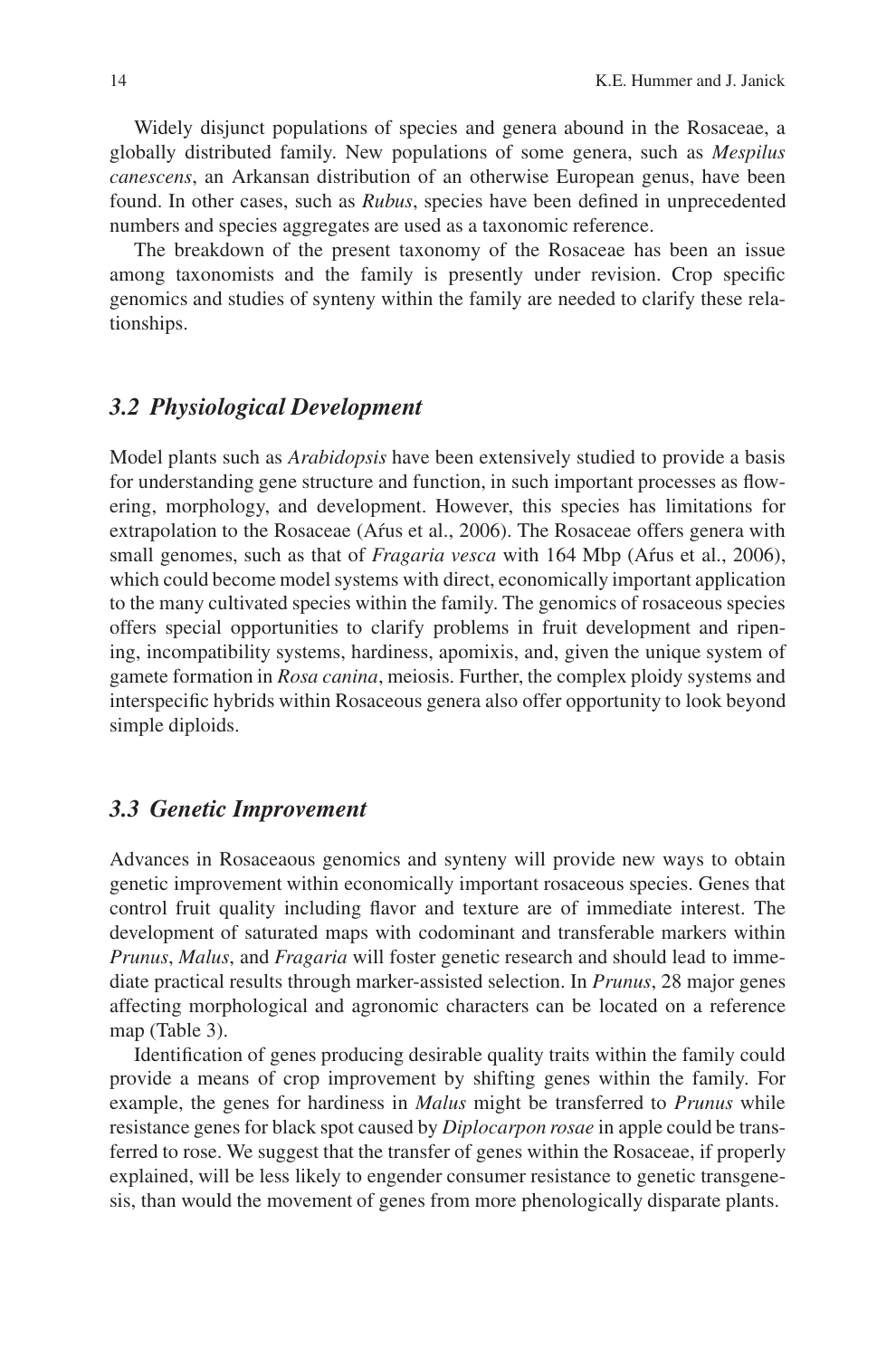| Linkage group  | Character                                        | Crop                           | Population                                                                                                                                                    |
|----------------|--------------------------------------------------|--------------------------------|---------------------------------------------------------------------------------------------------------------------------------------------------------------|
|                | Sharka resistance<br>Evergrowing                 | Apricot<br>Peach               | Lito $\times$ Lito<br>Empress op dwarf $\times$<br>P1442380                                                                                                   |
| G <sub>2</sub> | Flower color<br>Root-knot nematode<br>resistance | Almond $\times$ peach<br>Peach | Garfi $\times$ Nemared<br>$P.2175 \times$ Felinem.<br>Akame $\times$ Juseitou,<br>Lowell $\times$ Nemared<br>Garfi $\times$ Nemared;<br>Padre $\times$ 54P455 |
|                | <b>Shell Hardness</b>                            | Almond                         | Ferragnes $\times$ Tuono                                                                                                                                      |
|                | Broomy (pillar) growth<br>habit                  | Peach                          | Various progenies                                                                                                                                             |
|                | Double flower                                    | Peach                          | $NC174RL \times P1$                                                                                                                                           |
| G <sub>3</sub> | Flesh color around stone                         | Peach                          | Akame $\times$ Jusetou                                                                                                                                        |
|                | Anther color<br>(yellow/anthocyanic)             | Almond $\times$ peach          | Texas $\times$ Earlygold                                                                                                                                      |
|                | Polycarpel                                       | Peach                          | Padre $\times$ 54P455                                                                                                                                         |
|                | Flower color                                     | Peach                          | Akame $\times$ Jusetou                                                                                                                                        |
| G4             | Blooming time                                    | Almond                         | $D.3.5 \times$ Bertina                                                                                                                                        |
|                | Flesh adhesion                                   | Peach                          | $(P. ferganesis \times IF310828)$<br>$BC1$ ; Akeme $\times$ Jusetou                                                                                           |
| G5             | Non-acid fruit                                   | Peach                          | Ferjalou Jalousia $\times$<br>Fantasia                                                                                                                        |
|                | Kernel taste (bitter/sweet)                      | Almond                         | Padre $\times$ 54P455                                                                                                                                         |
|                | Skin hairiness<br>(nectarine/peach)              | Peach                          | Ferjalou Jalousia $\times$<br>Fantasia                                                                                                                        |
| G6             | Leaf shape (narrow/wide)                         | Peach                          | Akame $\times$ Juseitou                                                                                                                                       |
|                | Plant height (normal/dwarf)                      | Peach                          | Akame $\times$ Juseitou                                                                                                                                       |
|                | Male sterility                                   | Peach                          | Ferjalou jalousie $\times$ Fantasia                                                                                                                           |
|                | Fruit shape (flat/round)                         | Peach                          | Ferjalou jalousie $\times$ Fantasia                                                                                                                           |
|                | Self-incompatibility                             | Almond                         | Ferragnes $\times$ Tuono; D.3.5 $\times$<br>Bertina Padre $\times$ 54P455                                                                                     |
|                |                                                  | Apricot                        | Lito $\times$ Lito                                                                                                                                            |
| $G6-G8$        | Fruit skin color                                 | Peach                          | Akame $\times$ Juseitou                                                                                                                                       |
|                | Leaf color (red/green)                           | Peach                          | Garfi $\times$ Nemared; P.2175 $\times$<br>Felinem, Akeme $\times$<br>Juseitou                                                                                |
| G7             | Root-knot nematode<br>resistance                 | Myrobalan plum                 | $P.2175 \times$ Felinem                                                                                                                                       |
|                | Resistance to powdery<br>mildew                  | Peach                          | (P. ferganensis<br>IF310828)NC1                                                                                                                               |
|                | Leaf gland<br>(reniform/globose)                 | Peach                          | ( <i>P. ferganensis</i> $\times$<br>IF310828)NC1                                                                                                              |

**Table 3** Description of 28 major genes affecting characters in different *Prunus* crops that have been placed on a reference map (After Dirlewanger et al., 2004)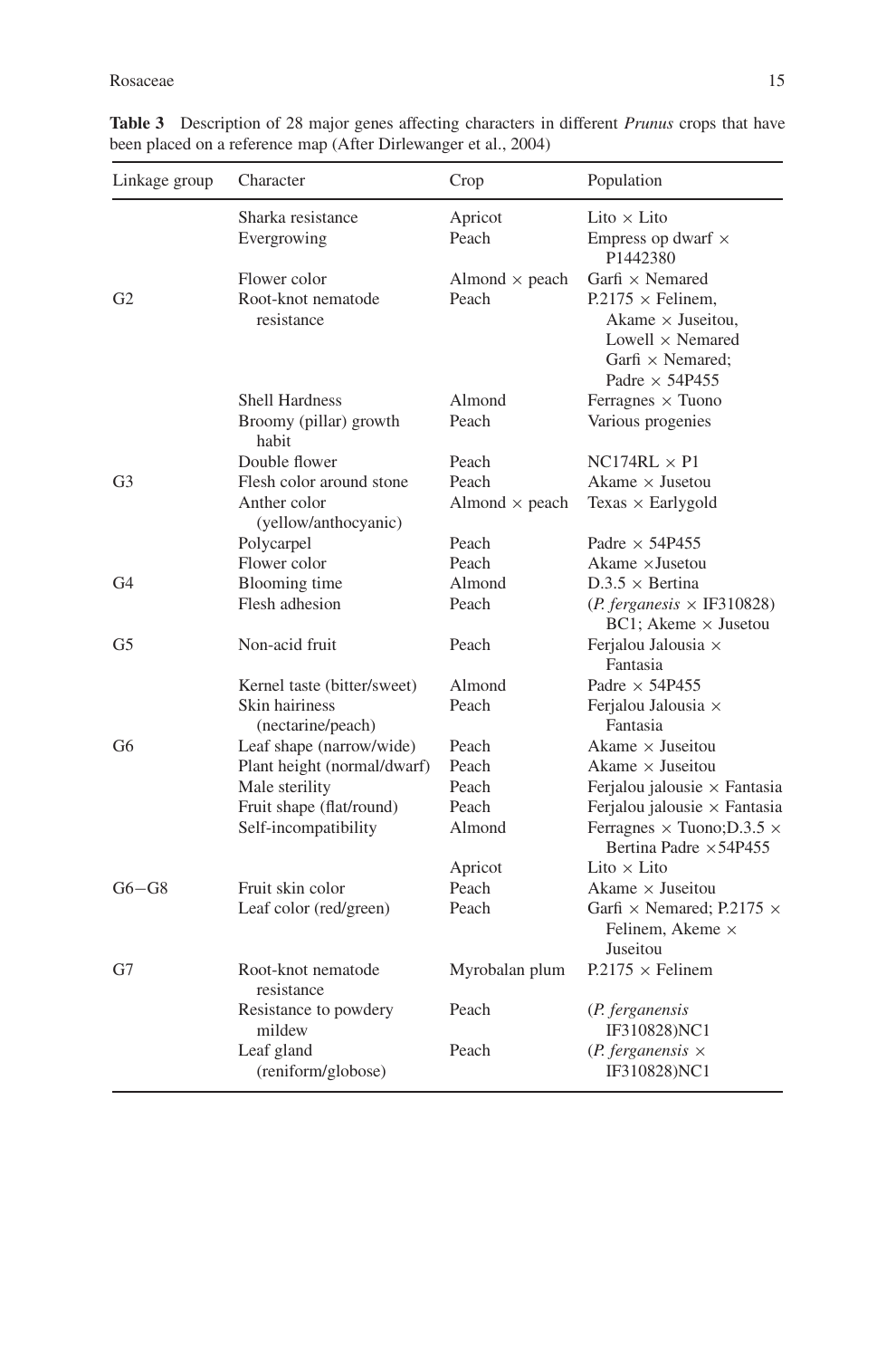## **4 The Future**

Full genomic sequencing, as has been achieved in human and a number of agronomic crops, is now possible for specialty horticultural crops, such as those in the Rosaceae. Representative crops within the Rosaceae are indeed currently being sequenced. Genomic libraries and physical maps for genera within Rosaceae are also forthcoming. Expressed sequence tags (ESTs), unigene sets, microarrays, proteomic and metabolomic tools are on available for analysis of significant Rosaceous crop and will be presented in later chapters. Study of Rosaceae synteny is only now beginning (Afus et al., 2006). Gene function validation, including high throughput plant transformation systems with cross validation are also being developed.

Bioinformatics software and databases must be developed for Rosaceous crops. Ontology must be consistent within the global community for the broadest communication of data and information. Phenotype databases that include origin and pedigree information as well as observational descriptive data should be developed to promote linkages of data and maximum use. Inventories of genebanks of wild and commercial germplasm in current gene banks, which are fortunately available, and biological resource centers that store mutants, libraries and clones are available for research use through international consortia.

Challenges do lie ahead for the Rosaceous genomics community. Traditional breeding practices have produced a standard of excellence for yesterday and today's finest cultivars for fruit and ornamentals. Though recent advances in genome-level analyses have proven a valuable route to deriving an understanding of the molecular events that govern plant responses in model systems, these new technologies must prove that they can do as well in producing useable crop products for future generations.

# **References**

- Adanson, M. 1763. *Familles des plantes.* Vincent, Paris.
- Adanson, M. 1963. The Bicentennial of Michel Adanson's "Familles des plantes." George H. M. Lawrence (ed.). Part 1. xii, 392 pp.
- American Heritage Dictionary. 2000. The American Heritage® Dictionary of the English Language, 4th ed. Houghton Mifflin Co.
- Angiosperm Phylogeny Group. 1998. Angiosperm Phylogeny Group classification for the orders and families of flowering plants: APG I Bot. J. Linn. Soc. 85:531−553.
- Angiosperm Phylogeny Group. 2003. An update of the Angiosperm Phylogeny Group classification for the orders and families of flowering plants: APG II. Bot. J. Linn. Soc. 141: 399−436.
- A´rus, P., T. Yamamoto, E. Dirlewanter, and A. Abbott. 2006. Synteny in the Rosaceae. Plant Breed. Rev. 27: 175−211.
- AWP. 2007. Angiosperm Phylogeny Website. Version 7, May 2006. http://www.mobot.org/ MOBOT/research/APweb/ managed by Stevens, P. F. Accessed 22 June 2007.
- Challice J. S. 1974. Rosaceae chemotaxonomy and the origins of the Pomoideae. Bot. J. Linn. Soc. 69:239−259.
- Challice J. S. 1981. Chemotaxonomic studies in the Rosaceae and the evolutionary origins of the subfamily Maloideae. Preslia 53:289–304.